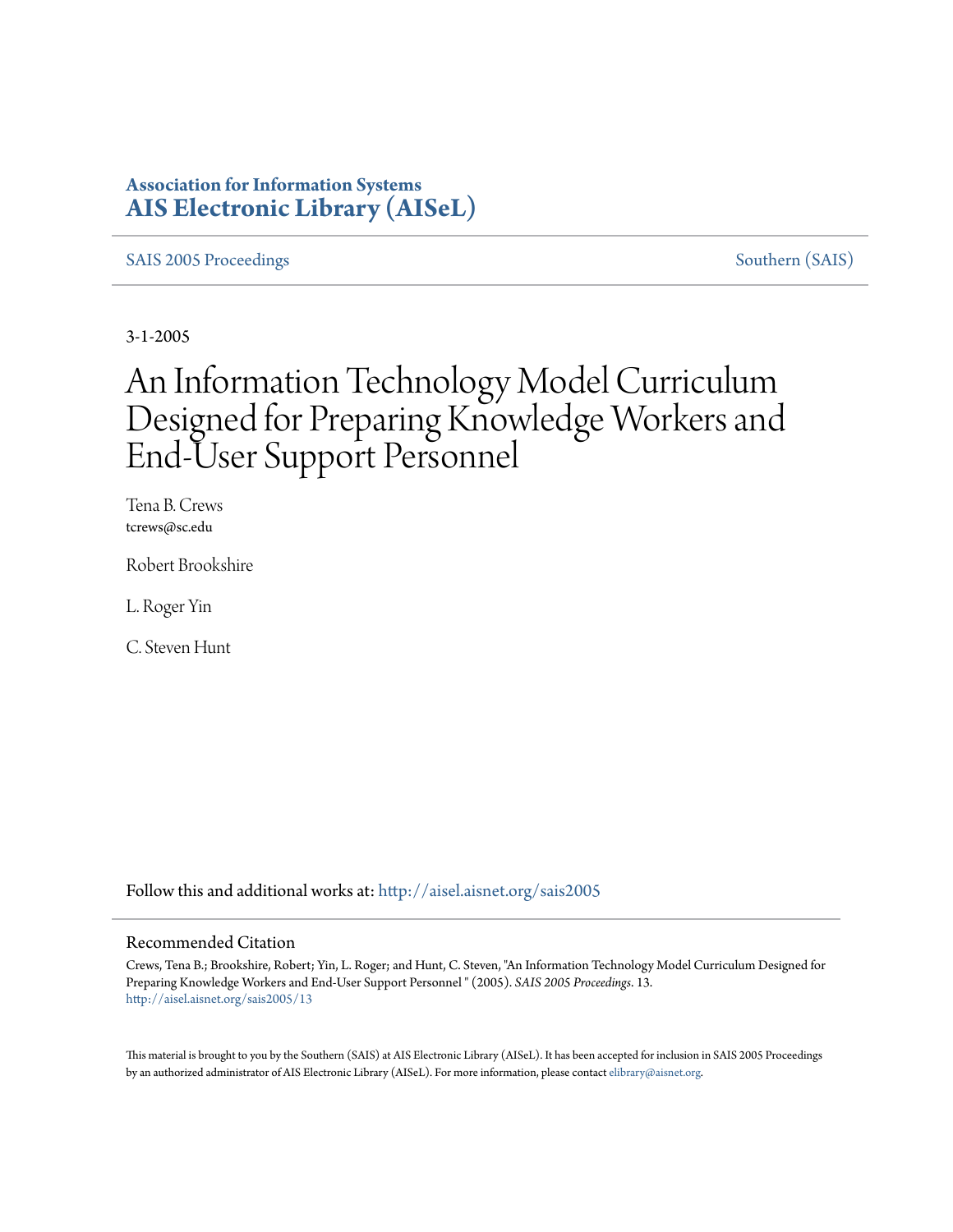## **AN INFORMATION TECHNOLOGY MODEL CURRICULUM DESIGNED FOR PREPARING KNOWLEDGE WORKERS AND END-USER SUPPORT PERSONNEL**

**Tena B. Crews University of South Carolina**  tcrews@sc.edu

**Robert G. Brookshire University of South Carolina**  brookshire@sc.edu

**L. Roger Yin University of Wisconsin – Whitewater**  yinl@uww.edu

> **C. Steven Hunt Morehead State University**  s.hunt@morehead-st.edu

### **Abstract**

*This paper presents a model curriculum for students studying organizational and end-user information systems (OEIS). Developed by the Organizational Systems Research Association (OSRA), the curriculum contains seven required and six elective courses which sit on a foundation of general education and core business courses. Core courses include an introduction to OEIS; computer user support; planning, design, implementation, and evaluation; technical training and delivery methods; telecommunications and networking; cases in information technology; and an internship. The elective courses comprise eBusiness and web technologies, collaborative technologies and knowledge management, network administration, operating systems, information systems security, and special topics. College and university faculty members in a variety of disciplines are invited to consider this model when revising or expanding their information systems curricula.* 

**Keywords:** organizational & end-user information systems curricula (OEIS), information technology, Organizational Systems Research Association (OSRA), curriculum development, end-user support personnel, end-user computing

## **Introduction**

The need for information systems (IS) workers is growing, but the identification of the specific skills required for the variety of IS positions is not as clear (Noll & Wilkins, 2002). Information technology (IT) managers are challenged to find competent workers for their open positions. Computer security, data growth, data management, and the expansion of network technology also pose increasingly sophisticated challenges for IT managers. These challenges are enhanced by the constant change in information systems. Watson and Straub (2001) note that "with the explosion of the Internet and other networks (e.g., cell phone, cable TV, satellite downlinks and uplinks), systems that have been the historical focus of IS research are being rapidly transmogrified" (p. 1).

Over a decade ago, Trauth and Farwell (1993) identified a gap between IS/IT industry expectations and academic preparation. Continuous curriculum redesign and course updates are necessary to provide students with the essential skills needed upon graduation. Therefore, educational institutions must be willing to review their own curricula and investigate

*Proceedings of the 2005 Southern Association of Information Systems Conference* 72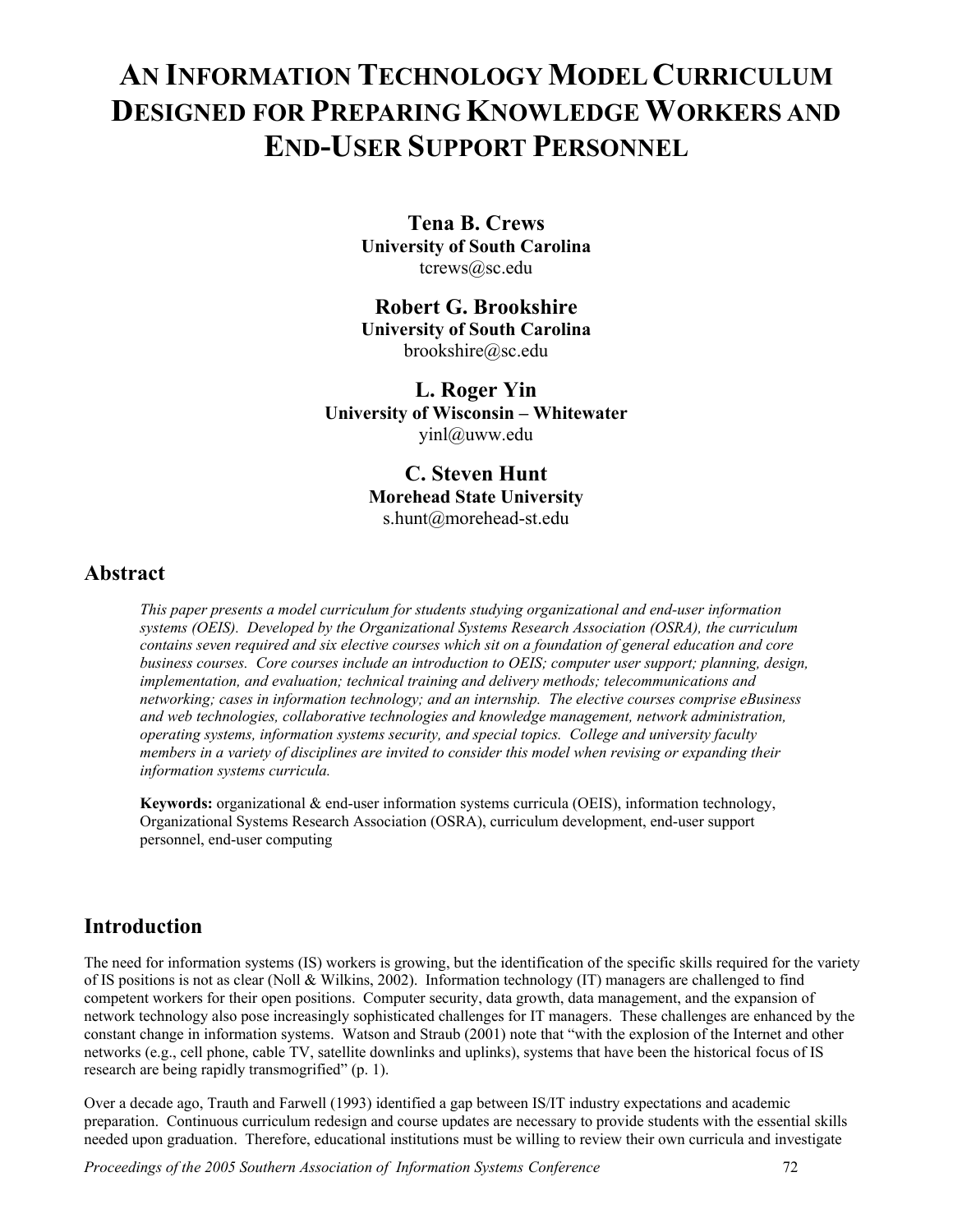how to update their curricula to produce technically competent students with the skills necessary to succeed in the business world. "The number of workers in the computer and software industries has almost tripled in the past decade" (Freeman and Aspray, 1999, 35). Consequently, academia faces the difficult task of providing up-to-date curricula in an environment that is constantly changing.

This only emphasizes how educational institutions can help bridge the gap and produce qualified graduates who will become qualified applicants for the available positions in the information systems world. Those responsible for teaching key courses in the area of information technology must ensure that the curricula and courses result in the achievement of the critical skills required to advance in the job market or to continue in an advanced degree program. Developments in e-commerce, wireless networks, and other advances in technology will only increase the need to update skills. The challenges of end-user support and information technology implementation go far beyond solving technical problems, however. An understanding of how businesses work along with interpersonal and management skills are also necessary. Hoplin (2003) provides an interesting thought by noting that "the rapid proliferation of emerging information technologies drives home the point that IS cannot run in place without losing ground" (p.1).

Gonzenbach (1998) recommends that most emphasis should be placed on teaching telecommunications, operating systems, systems analysis and design, networking, and business communications. Many people believe that for prospective employees to be competitive in the information technology market, programming is an essential skill. Meares and Sargent (1999) report in the U. S. *Department of Commerce Technology Administration Office of Technology Policy*, however, that programming positions did not grow as rapidly (2.2%) during the 1983 – 1998 period as computer scientists, systems analysts, and engineers (11.8%). During the period between 1995 and 1998, "computer systems analysts and scientists recorded an annual average job growth rate of 16.4%, while computer programmers scored a 3.7% annual job growth" (Meares & Sargent, 1999, p. 22). Meares and Sargent predict that the IT area will grow from 1.5 million in 1996 to 2.6 million in 2006. "During this period, the United States will require more than 1.3 million new highly skilled information technology workers in these occupations – an average of about 137,800 per year – to fill newly created jobs (1,134,000) and to replace workers who are leaving these fields (244,000)" (Meares & Sargent, 1999, p. 25).

Computer programmers have the slowest growth rate out of the four previously mentioned information technology related occupations. Meares and Sargent (1999) state that "compared to other core information technology occupations, computer programming has a slow projected growth rate over the ten-year projections period (23 percent versus more than 100 percent for the other three core IT occupations)" (27). This slow growth is due to outsourcing, automation in code writing, and advancements in programming languages. Information technology departments need employees with a variety of skills, and they are particularly looking for information technology skills that will not only support but also enable business operations.

The Organizational Systems Research Association (OSRA), a research organization consisting of innovative business practitioners and faculty, has redesigned and implemented its 1996 curriculum model to meet the needs of technology-based businesses for the 21<sup>st</sup> century. The goal of the OEIS curriculum is to provide a cornerstone on which graduates can build successful careers in end-user IT. OSRA has developed a model intended to keep pace with current IT requirements and to address the existing shortcomings of IT education. Through a review of literature, other curricula, and the investigation of business and industry needs, the organization has ascertained the competencies that information technology professionals charged with organizational and personal performance technologies need to have. This model emphasizes organizational and technology issues needed to support the emerging technologies of the  $21<sup>st</sup>$  century. This curriculum supports the concept that end-user computing is crucial to the well-being and success of any enterprise.

## **Model Curriculum Overview**

The philosophy underlying the OEIS model curriculum is similar to that of Watts (1999), who believes that technology is not simply a curriculum content area, but rather an approach to learning and the application of knowledge. Watts also discussed the definition of technology put forward by the Australian Education Council. This definition includes creating products and processes via a purposeful application of knowledge, experience and resources to meet the needs of users. The OEIS curriculum incorporates technical knowledge in pursuit of meeting these human needs.

The OEIS Curriculum is designed for a four-year college and best fits in a school of business where students have a liberal arts foundation and study the core business curriculum. However, it may be effectively implemented in other schools (e.g., education, computer science, technical studies) where the business common body of knowledge (accounting, economics, marketing, management, business law, business communications, and statistics) may be included. Interpersonal skills, teamwork, communications skills, information security, and ethical considerations are developed and practiced across the entire curriculum.

The OEIS curriculum model illustrated in Figure 1 (Organizational End-User Information Systems (OEIS) Curriculum Task Force, 2004) assumes that the general education requirements are fulfilled. It is highly recommended that an end-user

*Proceedings of the 2005 Southern Association of Information Systems Conference* 73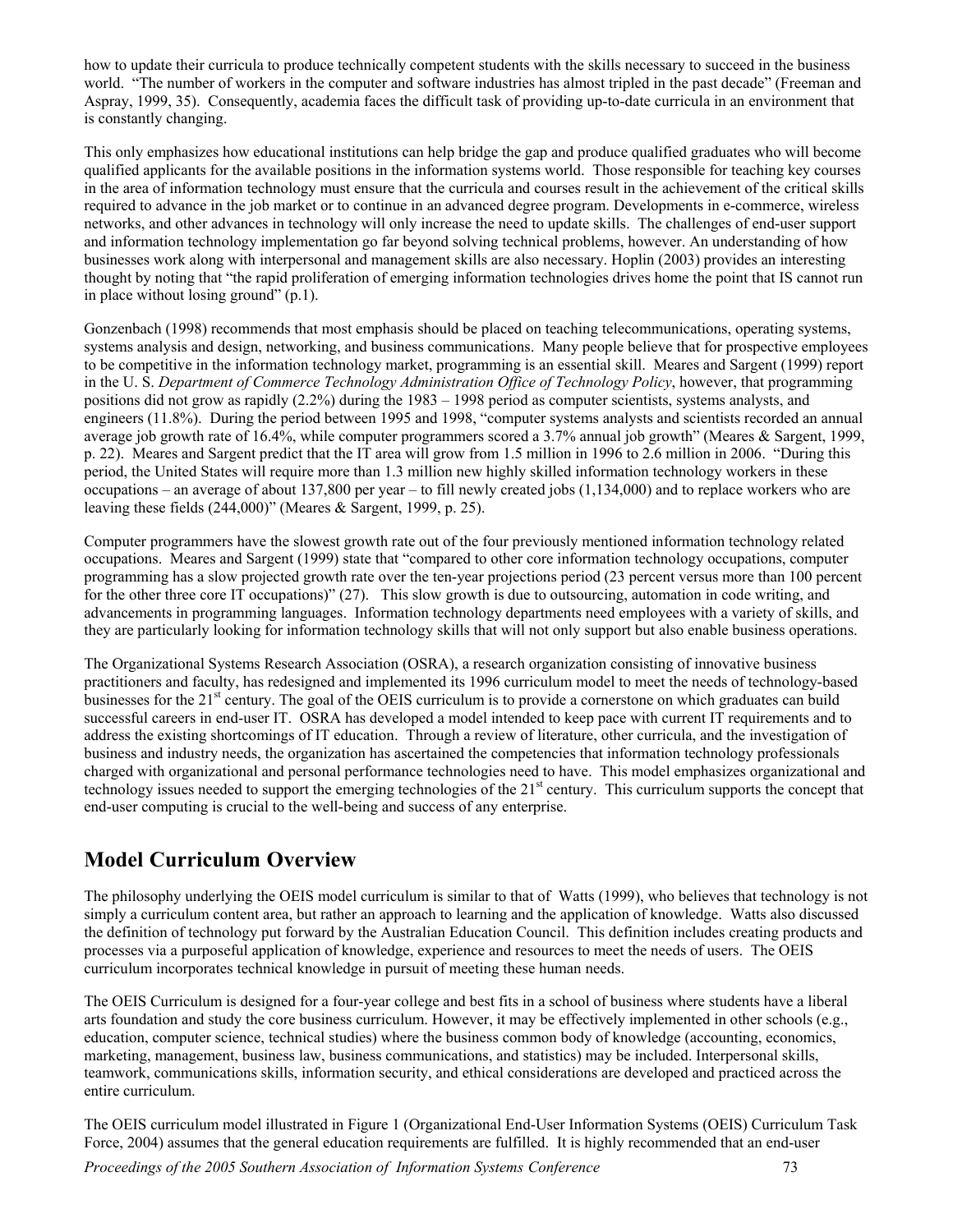application development course also be completed. For flexibility, the curriculum then is divided into core course and optional courses. The OEIS courses are briefly described below.



**Figure 1. Organizational and End-User Information Systems Curriculum Model** 

## **Required Courses**

.

#### *OEIS 1 - Organizational and End-user Information Systems*

An overview of organizational and end-user information systems (OEIS) technologies, business processes, and worker performance, this course emphasizes the methods used to plan for and implement information technologies in the workplace. It discusses advances in information systems hardware and software, emphasizing applications designed for technology end users. The course stresses understanding end-user needs and how to select or design systems to address those needs. Work flow and systems analysis methodology, work (re)design, organizational change, systems implementation, and management issues are covered. Basic computer literacy is assumed. As an introduction to the OEIS curriculum, this course provides an overview of course content covered in depth in future courses.

#### *OEIS 2 - Computer User Support*

This course introduces the responsibilities of a computer user support specialist and develops skills for microcomputer troubleshooting. Students develop the expertise necessary to work with help desk and support center operations to fulfill end user support needs. Students examine how to support and communicate with non-computer professionals. They also use a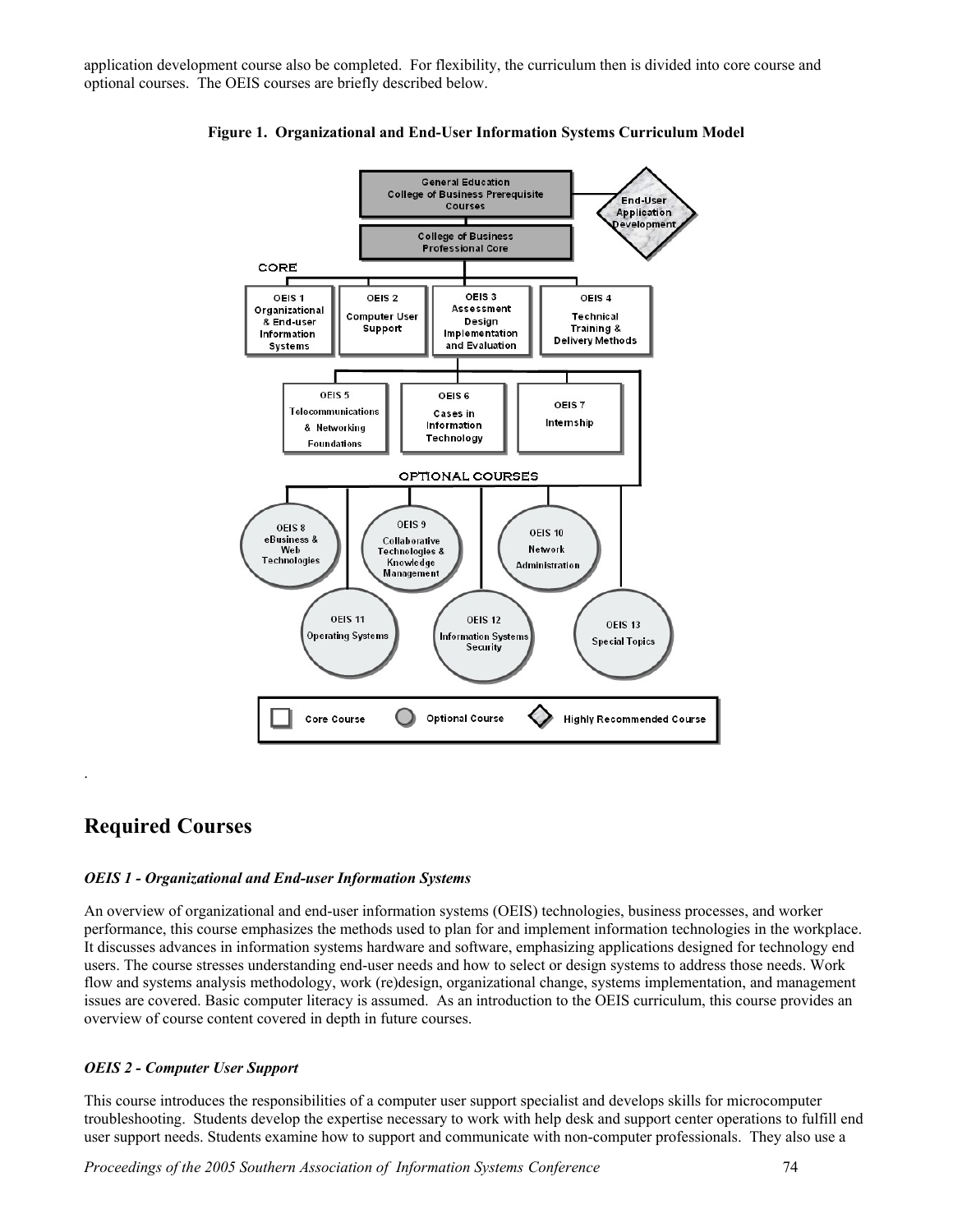variety of software, including remote management tools, call tracking software, and programs to support the statistical analysis of calls/issues. Students develop problem-solving skills and install, configure, and troubleshoot microcomputer hardware and software. The prerequisites are computer literacy and demonstrated skills in using hardware and application software.

#### *OEIS 3 - Planning, Design, Implementation, & Evaluation*

This course covers the four stages of OEIS development: assessment, design, implementation, and evaluation. Students learn methods and procedures that empower them to define and solve large-scale OEIS problems or address new opportunities. In studying the integration of hardware/software into jobs and the work environment, the course will give attention to various organizational development and management factors including strategic planning, techniques for developing ROI, planned change strategies, human factors, and job redesign. Students will complete a systems analysis and design proposal with special attention given to inter-organizational goals. The prerequisite is OEIS 1.

#### *OEIS 4 - Technical Training & Delivery Methods*

This core course builds upon skills and knowledge acquired in OEIS 1, 2, and 3. Students briefly overview change management, learning, and training theory in conjunction with technical training practices. These training practices are supportive of and conducive to organizational and end-user information systems implementation where OEIS tools are to be integrated into the work environment. Students focus on the design, development, and delivery of technical training. Students investigate and apply delivery methods including both traditional and state-of-the-art techniques. Planned change strategies (including addressing resistance to change) for technology implementation are also addressed, along with the application of relevant theories and evaluation of technical training effectiveness.

#### *OEIS 5 - Telecommunications & Networking Foundations*

This course provides foundation information and skills relating to telecommunications and networking in the business environment, including conceptual information, telecommunication applications, networking fundamentals, and the use the Internet/intranets. Management issues and practical applications are an integral part of this course.

#### *OEIS 6 - Cases in IT*

A capstone course, this class involves the analysis, synthesis, evaluation, and application of advanced concepts, theories, principles, and skills associated with information technologies through case studies of the development of solutions to business problems and the redesign of business processes. The course is ideally taken in the student's last term before graduation. The prerequisites are OEIS 1 through 5.

#### *OEIS 7 - Internship*

This course is designed to provide the senior-level student experiential learning related to information technology in an approved on-campus or off-campus site. Students may perform information systems trainer/consultant and/or end-user support duties. Students will meet periodically with the instructor to discuss problems and issues relevant to the area of organizational and end-user information systems. Compensation may or may not be granted for the internship.

## **Elective Courses**

#### *OEIS 8 - eBusiness & Web Technologies*

This optional course or course stream is dedicated to investigating the implementation and administration of Web-based applications for non-profit and for-profit organizations in which e-business has become an integral part of the business model. It will provide the students with a foundation in the fundamentals of evolving Internet technologies and Web authoring using currently popular Web development software. Topics include e-business models and strategies, intermediate and advanced HTML, design principles of e-learning content, Website hosting and setup procedures, Web server administration, information security, Internet protocols, XML, dynamic PHP/MySQL and ASP/JSP Web content driven by back-end databases, and streaming media. The students will apply the knowledge and skills learned to create or redesign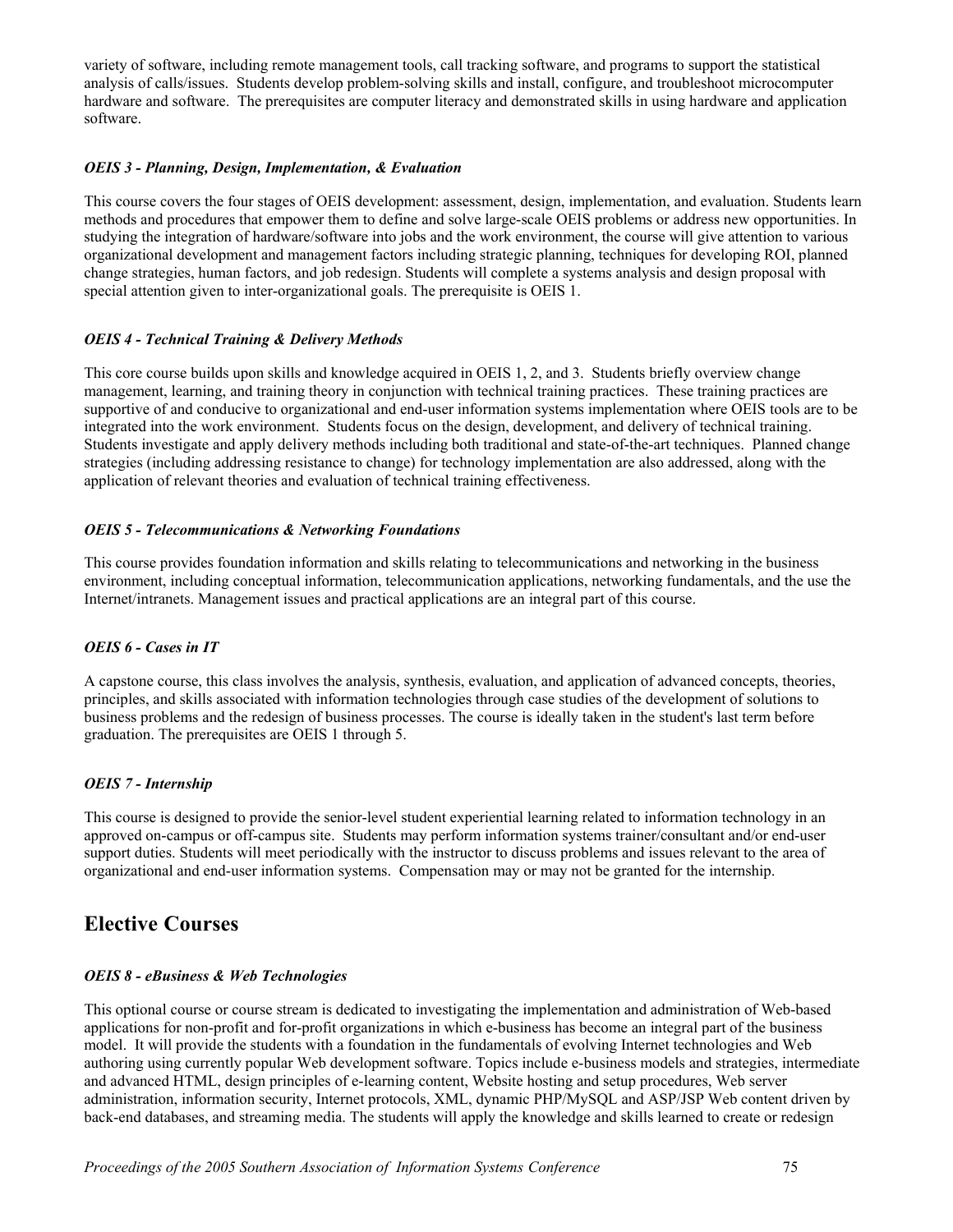actual e-business websites. The students are required to publish their projects on the Internet and ensure that all features and functions are properly working and the means of ongoing maintenance and updates are specified.

#### *OEIS 9 - Collaborative Technologies & Knowledge Management*

This course is designed to provide the senior-level OEIS student with an introduction to group decision support systems, electronic meeting management, desktop video conferencing, and other groupware applications. Students will be introduced to concepts fundamental to an understanding of groupware tools and various collaborative technologies for enhancing group processes and computer-mediated communication in today's digital economy. The course addresses a wide range of topics including the implementation and design group support systems (GSS), electronic facilitation, and GSS as an enabling technology for business process reengineering, knowledge management, and collaborative learning. Special emphasis will be placed on using groupware technologies and systems to create, store, and distribute explicit and tacit knowledge within contemporary organizations.

#### *OEIS 10 -Network Administration*

This course is designed to develop senior-level OEIS students' advanced network administration skills. Both client and server applications will be dealt with, and a strong emphasis will be placed on network operating system software. Students will also be exposed to multi-vendor networking topics. Specific course topics will include setting up and configuring Web and e-mail servers, Web site security using secure sockets layer, the domain name system, the dynamic host configuration protocol, the Windows Internet naming service, remote access, Internet protocol (IP) routing, IP security, network address translators, and other core networking/internetwork applications.

#### *OEIS 11 - Operating Systems*

This course will provide the theoretical foundation and practical skills required to install, troubleshoot, maintain, and support various operating systems. A thorough survey of personal computer and intermediate server operating systems available today will be provided, including Microsoft Windows, Linux/Unix, Macintosh OS, and DOS. Topics include their functional similarities and differences, file management distinctions, installation procedures, printer and other peripheral device management, interoperation with legacy systems, maintenance, backup operations, and troubleshooting methods.

#### *OEIS 12 - Information Systems Security*

This course is an introduction to end-user systems security from a management perspective. The course emphasizes the methods for the management of information security through the development of policies, procedures, audits, and logs. It also provides an understanding of the techniques used for identifying threats, vulnerabilities, and common human errors, as well as analyses of the legal, ethical, and privacy issues in information systems. It discusses emerging technologies related to systems security.

#### *OEIS 13 - Special Topics*

This course is the study of advanced concepts and issues relevant to OEIS. Content will vary according to the needs and interests of the students and the interests and expertise of the faculty. Selected topics should emphasize current technological advances and OEIS management concerns.

## **Summary and Concluding Remarks**

Because a model curriculum must be flexible, these courses and their titles are meant only to provide containers for competencies and instructional modules. The curriculum is presented in a framework of modules within semester courses. In actual implementation, it is expected that course content will be adapted to fit other time frames (e.g., quarters or 1 or 2 credit courses) and course goals. Such alterations are considered consistent with the intent of this model. The seven core courses (OEIS 1-7) contain the competencies that are considered vital. The optional courses (OEIS 8-12) are suggestions for more indepth work in specialty areas and/or field experiences. Universities can customize courses to meet the needs of their students and the mission of their schools.

The way technology is used today is changing the world at a rapid pace. The student who succeeds in this environment will be someone who combines and effectively synthesizes technology mastery with core knowledge of business skills and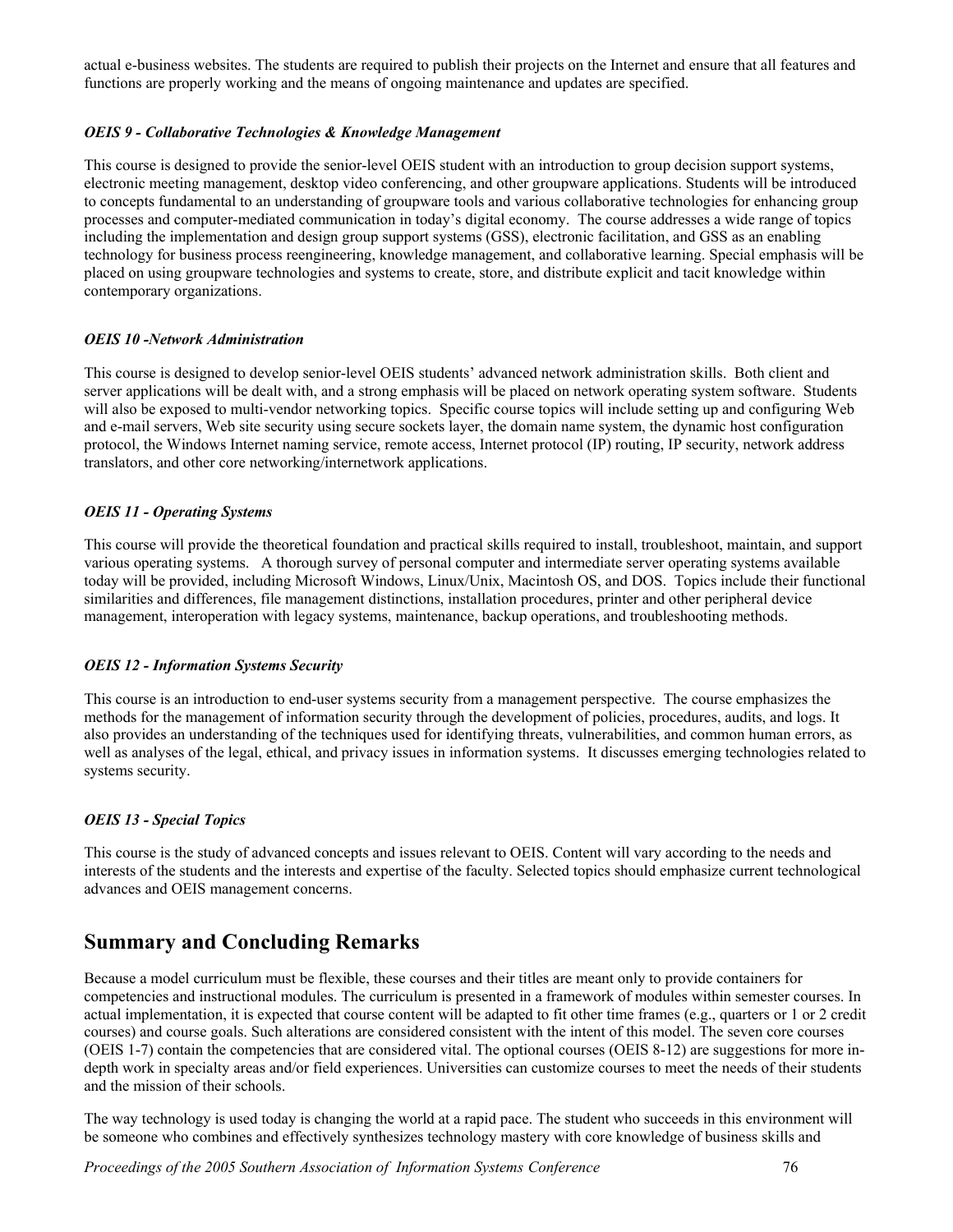practices. Therefore, educational institutions must be willing to review their own curricula and investigate how to incorporate significant updates to produce the technically competent students who have the 'soft' and 'hard' skills necessary to succeed in the business world. New technologies, organization changes, and accreditation standards are forcing many educational systems to rethink their curricula at the graduate and undergraduate level.

Davis, Feinstein, Gorgone, Longenecker, and Valacich (2001) noted that developing curricula in the IS areas has been an ongoing task since the early 1970s. One example of this is the IS 2002 curriculum which was developed through a group effort between the Association for Computing Machinery (ACM), the Association of Information Technology Professionals (AITP), and the Association for Information Systems (AIS). This collaborative effort emphasized the need for a useful model curriculum which can be adapted to a variety of IS/IT types of degree programs. The same is true for individual courses in model programs. It is necessary to develop frameworks for others to follow when creating or updating course content. In a study by Daigle, Longenecker, Landry, and Pardue (2004), it was noted that 81% of the IS faculty surveyed were aware of the IS 2002 model curriculum but only 12% were committed users. Model curricula are presented as models, not as dictates on course structure or content.

Although there is some overlap between the OEIS Model Curriculum and the IS 2002 Model Curriculum (Gorgone, Davis, Valacich, Topi, Feinstein, & Longenecker, 2002), there are also considerable differences. Several topics that are included in the IS 2002 Model Curriculum are also included in the OEIS model. Some examples include computer systems hardware, networking (LAN/WAN), system administration, and security. The differences, however, insure that graduates from the two curricula will have distinct skills that will allow them to reinforce each other as team members in the workplace.

As technology evolves quickly to create an ever-changing environment, the updating of technology courses is also everchanging. For colleges/universities to keep course content and develop competent graduates, it is essential that they review their own curricula and the curricula of others. Further research will help others enhance their curricula and in turn help produce quality graduates. It is the intent of OSRA to provide this curriculum model as a baseline to assist administrators and faculty in their effort to improve the quality of their curricula. This curriculum provides the students with the technological skills and core business knowledge to enter an ever-changing work environment successfully.

## **References**

- Daigle, R. J., Longenecker, H. E., Landry, J. P., and Pardue, J. H. (2004). Using the IS 2002 Model Curriculum for Mapping an IS Curriculum. *Information Systems Education Journal*, 2 (1). Retrieved October 2, 2004 from the Information Systems Education Journal Web site: http://isedj.org/2/1/ISEDJ.2(1).Daigle.pdf
- Davis, G. B., Feinstein, D. L, Gorgone, J. T, Longenecker, H. E. and Valacich, J. S. (2001). IS 2002: An update of the information systems model curriculum. Washington State University. Retrieved October 4, 2004 from the Association for Information Systems Web site: http://www.aisnet.org/Curriculum/is2002-v3.doc
- Freeman, P. and Aspray, W. (1999). The supply of information technology workers in the United States. Computer Research Association, Washington, D.C.
- Gonzenbach, N. W. (1998). Developing an information systems curriculum with input from business and industry. *Office Systems Research Journal*, 16 (1), 9-14.
- Gorgone, J. T., Davis, G. B., Valacich, J. S., Topi, H., Feinstein, D. L., & Longenecker, H. E. (2002). IS 2002 model curriculum and guidelines for undergraduate degree programs in Information Systems. *IS 2002 Report*. New York: Association for Information Systems.
- Hoplin, H. P. (1995). Critical IS challenges resulting from emerging technologies and crucial issues. *Association for Information Systems – Americas Conference on Information Systems*. Pittsburg: PA
- Noll, C. L. & Wilkins, M. (2002). Critical skills of IS professionals: A model for curriculum development. *Journal of Information Technology Education*, 1(3), 143-154.
- Organizational End-User Information Systems (OEIS) Curriculum Task Force (2004). The 2003 National Model Curriculum in Organizational and End-User Information Systems, Organizational Systems Research Association, Morehead, KY. pp. 1-42.
- Trauth, E. M., Farwell, D. W., and Lee, D. M. S. (1993). The IS expectation gap: Industry expectations versus academic preparation. *MIS Quarterly*, September, 293-307.